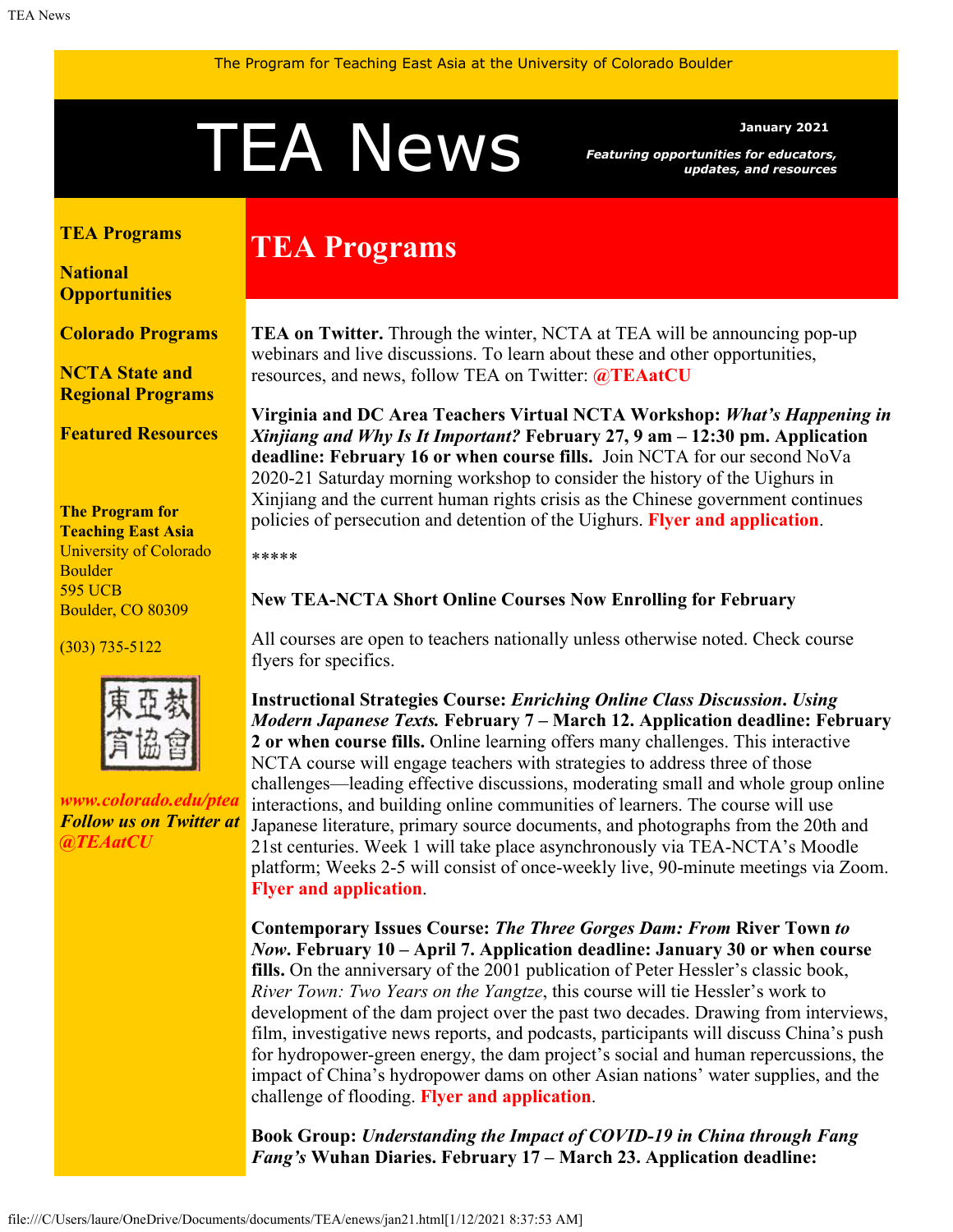**February 14 or when course fills.** This course will engage secondary teachers in close reading and discussion to understand cultural and social values as they related to lived experiences during the Wuhan lockdown when the coronavirus first appeared in China in early 2020. **[Flyer and application](https://www.colorado.edu/ptea/sites/default/files/attached-files/wuhandiariesnational_courseflyer_0.pdf)**.

**Space still available for** *Chinese Literature through History, Part II: 20th Century***. January 20 – March 9. Application deadline: January 15 or when course fills.** Participants in this online seminar will examine literary writings from China's 20th century in historical context, working with important pieces of literature from the May 4th Era through the Republican, Maoist, and Reform periods. **[Flyer](https://www.colorado.edu/ptea/sites/default/files/attached-files/lit_hist_2_courseflyer_.pdf) [and application](https://www.colorado.edu/ptea/sites/default/files/attached-files/lit_hist_2_courseflyer_.pdf)**.

**Virtual Workshops:** *China's and Japan's Approaches and Responses to Imperialism and Modernization***. February 20 and March 6, 10 am – 1:15 pm ET.** Through academic presentations and curriculum demonstrations, participants will examine key events and domestic situations in 19th-century China and Japan and consider internal debates and reforms regarding imperialism, industrialization, and modernization. **[Flyer and registration](https://www.colorado.edu/ptea/node/843/attachment)**.

# **National Opportunities**

**Online Discussion:** *Eras in Anime – From* **Nausicaä** *to* **Your Name** *and Beyond***. January 13, 8 pm ET.** The Laurasian Institution presents this discussion of the evolution of Japanese animation. **[Registration](https://zoom.us/meeting/register/tJYpcO-trDoiGdMnKQFou0qKdBbRtNz0hSZS)**.

**NCTA Webinars from the Five College Center for East Asian Studies (FCCEAS).** FCCEAS currently has six webinars scheduled, all taking place from 7-8 pm ET. More information and registration links **[here](https://www.fivecolleges.edu/fcceas/webinar)**.

- *Understanding the Chinese Landscape Tradition*. January 21, with Yao Wu, Smith College Museum of Art.
- *Stranger in the Shogun's City*. February 2, with author Amy Stanley.
- *Ukiyoe: Depictions of the Tōkaidō*. February 9, with author Andreas Marks, Minneapolis Institute of Art.
- *Lost Japan.* February 11, with author Alex Kerr. Information on a virtual book group on *Lost Japan* is available **[here](https://www.fivecolleges.edu/fcceas/ncta/lost-japan-book-group)**.
- *Walking the Tōkaidō Road: Who, Why and How.* February 23, with Ethan Segal, Michigan State University.
- *Sports in Japan: The Olympics and More*. March 16, with Robin Kietlinski.

**Film Streaming and Director's Talk:** *House of Hummingbird***. Streaming January 22-24, talk January 24, 6 pm ET.** The Korea Society is streaming this award-winning film about a teenager who roams her neighborhood seeking adventures. The discussion will feature writer-director Bora Kim. Register **[here](https://docs.google.com/forms/d/e/1FAIpQLSfQeof2BumZR51bbdX4k3_cjULpb37Cyfkrh5YCd4j4qzTIBg/viewform)**.

**Essay Contest. Application Deadline: February 1. The Kobe College Corporation** – Japan Education Exchange sponsors an annual essay contest for high school students of Japanese (essay is to be written in English). The winner receives a trip to Japan in summer 2021. More information **[here](https://www.kccjee.org/high-school-essay-contest)**.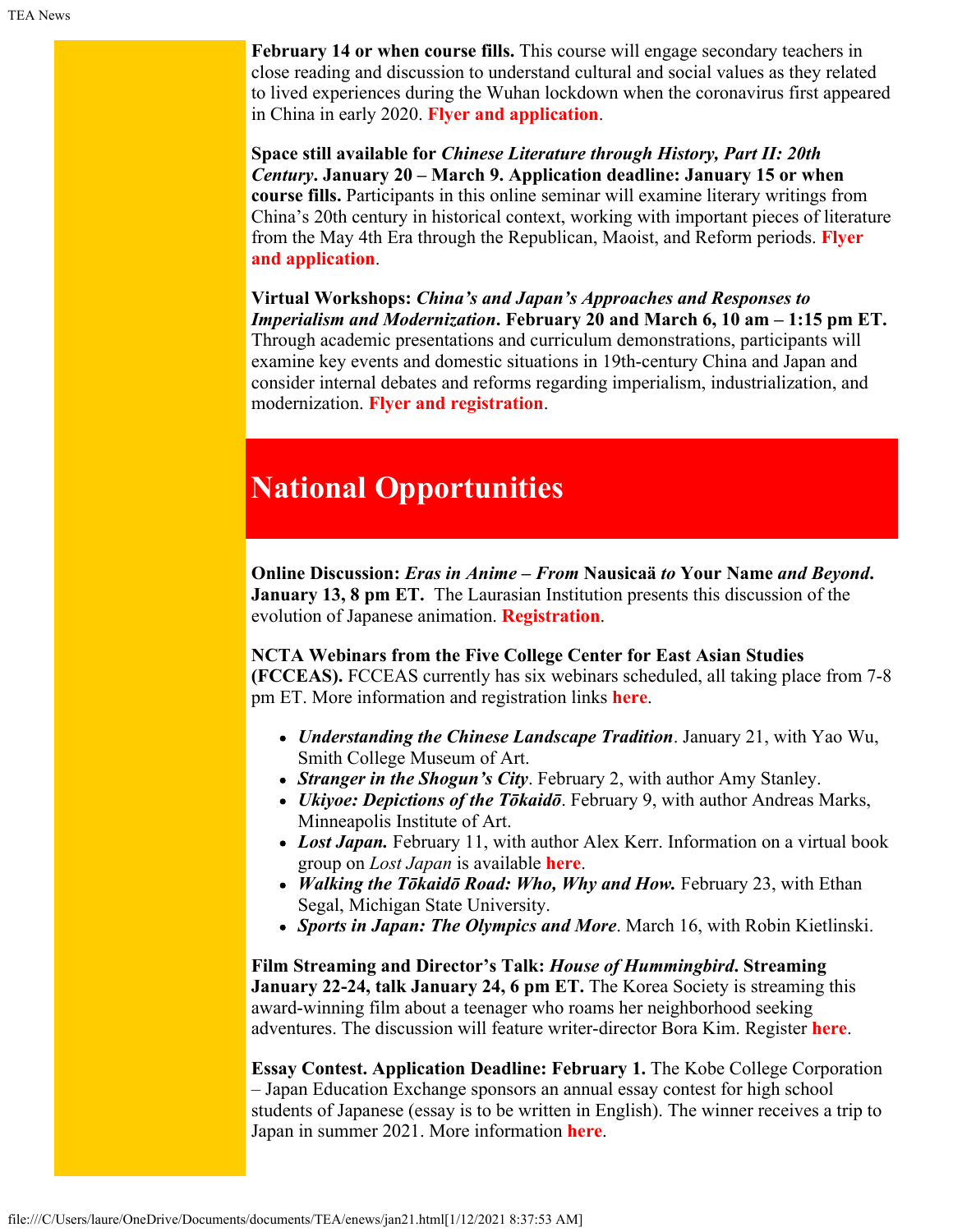**NCTA Book Group:** *The 14th Dalai Lama: A Manga Biography***. February 17 – March 16.** Asia for Educators at Columbia University is offering this four-session book group. More information and registration **[here](http://afe.easia.columbia.edu/online_course/)**.

### <span id="page-2-0"></span>**Colorado Programs**

**Film Streaming:** *Sanjuro***. January 21, 5:30 pm MT.** The Denver Sister City International's Takayama committee is hosting this online showing of *Sanjuro*, a samurai action comedy set in Edo era Japan. To preregister, send your name and email to **[film@denversistercities.org](file:///C/Users/laure/OneDrive/Documents/documents/TEA/enews/film@denversistercities.org)**.

## <span id="page-2-1"></span>**NCTA State and Regional Programs**

**Virginia and DC Area Teachers Virtual NCTA Workshop:** *What's Happening in Xinjiang and Why Is It Important?* **February 27, 9 am – 12:30 pm. Application deadline: February 16 or when course fills.** Join NCTA for our second NoVa 2020-21 Saturday morning workshop to consider the history of the Uighurs in Xinjiang and the current human rights crisis as the Chinese government continues policies of persecution and detention of the Uighurs. **[Flyer and application](https://www.colorado.edu/ptea/sites/default/files/attached-files/novafeb2021flyer_0.pdf)**.

**Online NCTA Seminar (New York Teachers):** *China, Korea, Japan***. February 1 – March 22.** Offered by NCTA, Five College Center for East Asian Studies. Open to New York teachers, this 30-hour virtual introductory seminar involves Monday evening seminars with follow-up conversations via email thread. In addition, a number of other webinars, both synchronous and asynchronous, will be required. **[Registration](https://www.fivecolleges.edu/fcceas/ncta/ncta_new_york/2021-ny-virtual-seminar)**.

**Online NCTA Seminar (New England Teachers):** *Human and Physical Geography of East Asia.* **February 1 – April 30.** Offered by NCTA, Five College Center for East Asian Studies. Open to K-12 teachers in New England, this 30-hour seminar will feature both recorded and live sessions. **[Registration](https://www.fivecolleges.edu/fcceas/ncta/NE-spring-2021)**.

#### <span id="page-2-2"></span>**Featured Resources**

The Association for Asian Studies (AAS) has published a new volume in their Asia Shorts series, *Teaching About Asia in a Time of Pandemi*c. Edited by David Kenley and intended for use by undergraduate instructors and high school teachers, the volume presents lessons learned by educators during the COVID-19 outbreak. Available free on the AAS **[website](https://www.asianstudies.org/publications/teaching-about-asia-in-a-time-of-pandemic/)**.

The Japan Foundation Kyoto has produced a streaming version of its annual *An Evening of Noh and Kyogen* (with English subtitles) to give people an opportunity to experience traditional Japanese culture. Available free on **[YouTube](https://www.youtube.com/watch?v=tDgHuLcPoo4)** until